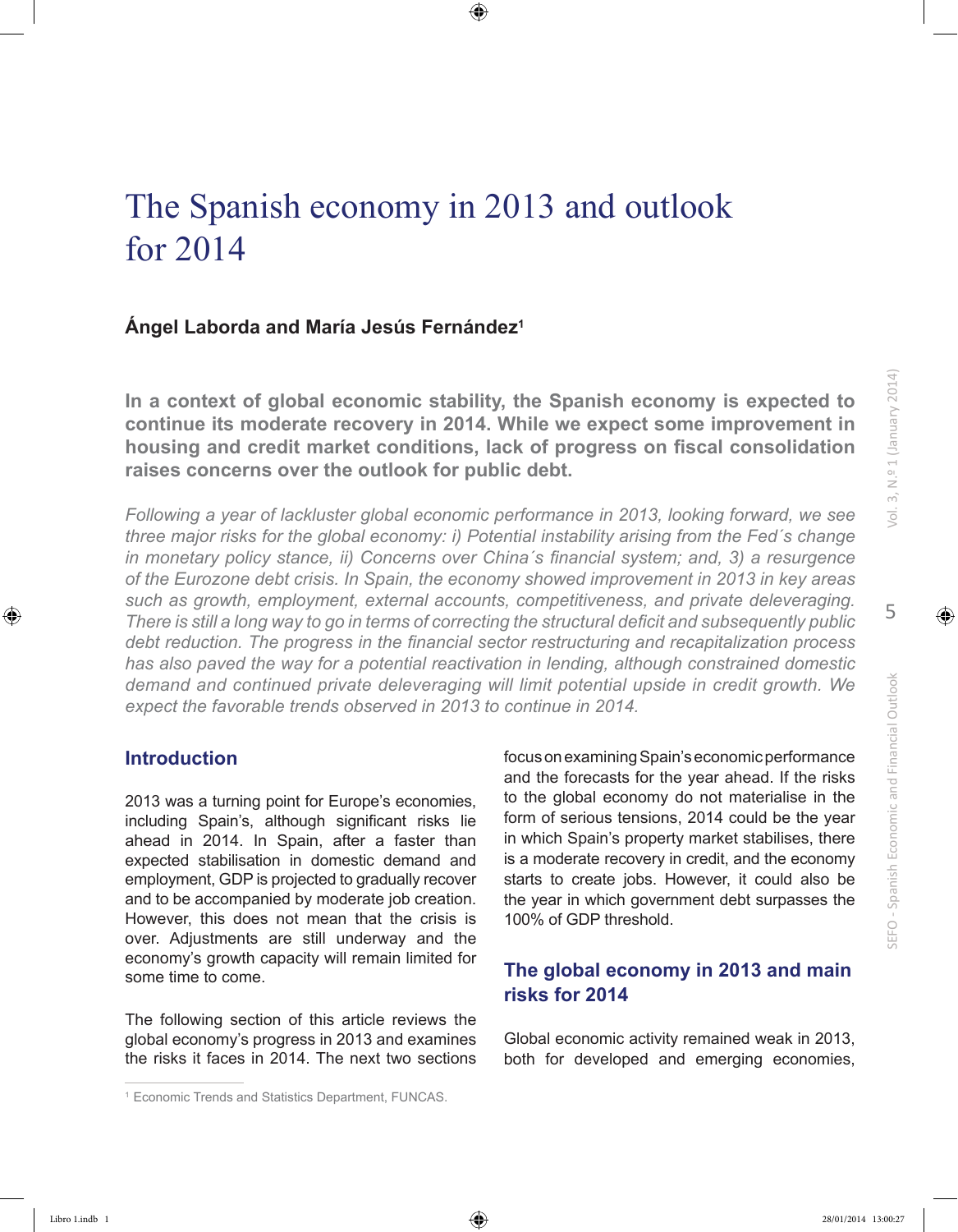### Exhibit 1 **World economy**



although in many ways the year was a turning point. Although data on the fourth quarter have not yet been published, the improvement in economic conditions appears to have gained traction in the advanced countries (Exhibit 1.1). The United States managed to sustain satisfactory growth rates–despite the automatic fiscal cuts that came into effect in March–and unemployment dropped to 7%. Japan, which also showed positive growth, changed the slant of its economic policy to make it more expansionary in both fiscal and monetary terms, in an effort to stave off deflation.

For its part, the euro zone emerged from the debt crisis, thanks to the European Central Bank's taking action in September 2012 to avert the possibility of a breakup of the euro. This paved the way for an emergence from recession in the second quarter of 2013, although there have been big differences in countries' performance. Meanwhile, Europe has made progress–albeit slowly–on the construction of a banking union, which includes a single supervisory and resolution mechanism for financial institutions. This mechanism is expected

to be a key factor in overcoming the current financial market segmentation.

In the case of the emerging countries, while their capacity for growth still exceeds that of the developed countries, a number of factors seem to be leading to a permanent drop in their growth potential (Exhibit 1.2). China, in particular, is not expected to return to two-digit growth. The country has announced steps towards interest rate liberalisation and introducing an economic model in which market mechanisms play a bigger role.

Another event shaping the course of the year was the Federal Reserve's announcement in May that it might start tapering its monetary stimulus programme. This was subsequently confirmed in December. The announcement led to considerable uncertainty over the potential impact on emerging countries of the reduced global liquidity this measure would entail. The impact was felt in the summer, in the form of capital flight, falling exchange rates, and rising interest rates

6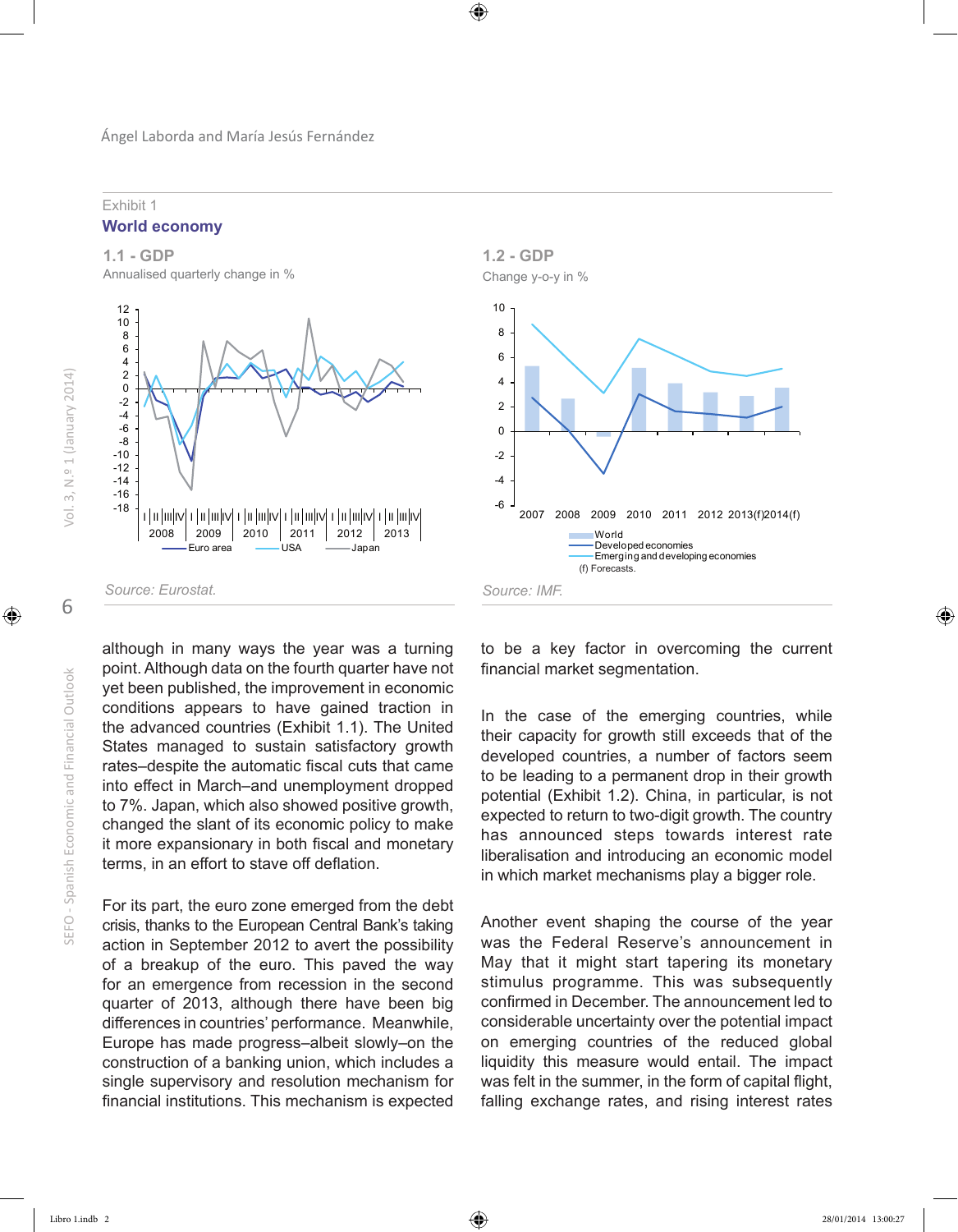SEFO - Spanish Economic and Financial Outlook

in the most vulnerable economies–i.e. those with the biggest current account deficits.

The withdrawal of monetary stimulus in the United States has the potential not only to cause instability in emerging economies, but also in global financial markets as a whole, through its impact on long-term interest rates in the advanced economies and on the value of the dollar. In short, the potential instability derived from this fundamental change in US monetary policy's 'great experiment' of recent years is one of the main risks facing the global economy in 2014.

Another risk arises out of the worrying state of China's financial system. This concern is due to the huge scale to which the 'shadow banking' system has grown and China's burgeoning bad debt problem against the background of rising borrowing levels in recent years.

Finally, a third risk is the possibility of a resurgence of the European debt crisis, which can still not be considered to be finally over. Despite 2013's improved scenario, financial markets have not yet returned to normal operation. Segmentation persists and there are lingering doubts about the health of Europe's financial institutions. On this point, the ECB is due to examine the major European banks again this year, and the results could be a fresh source of instability.

### **The Spanish economy in 2013**

The state of the Spanish economy improved considerably over the course of 2013. This was partly due to the easing of the European debt crisis, which helped restore confidence, and the consequent drop in the risk premium and easier access to external financing. This ended the credit squeeze suffered throughout most of 2012. This improvement was also the result of the way economic cycle mechanisms have developed with the support of economic policy measures. Consequently, 2013 saw a stabilisation in domestic expenditure, after the relapse started in the second quarter of 2011, that continued over the eight following quarters.

Although the data on the final months of 2013 are still incomplete, the growth rate for the year as a whole can be estimated to have been -1.2% compared with the -1.6% registered the previous year. Although this performance was still negative, what is significant is that the quarter-onquarter trend was positive. After a drop of 1.5%

*Although in 2013 the performance of Spanish economic growth was still negative, what is significant is that the quarter-on-quarter trend was positive. This is a key difference from 2012, when the trend became more negative as the year progressed.*

(on an annualised basis) in the first quarter, the growth rate turned slightly positive in the final two quarters. This is a key difference from 2012, when the trend became more negative as the year progressed (Exhibit 2.1).

Broadly speaking, this upward quarterly trend has matched the forecasts, although the end result for the year as a whole was better than expected -in late 2012, FUNCAS forecast that GDP would contract by -1.6% in 2013, close to the consensus forecast, which estimated the contraction at -1.5%. The main reason for the forecasts' deviation from the final outcome was that they were made on the assumption that the fiscal adjustment would be more severe than was ultimately the case. Thus, in the forecasting exercises at the end of 2012 a public deficit of 5.6% of GDP was envisaged for 2013, while the final result, although not yet confirmed, is estimated to have been more than one percentage point higher. Another reason for the deviation from the provisions was the strong performance of tourism, which did significantly better than forecast.

Domestic demand's contribution to GDP growth was -2.9 percentage points, and that of the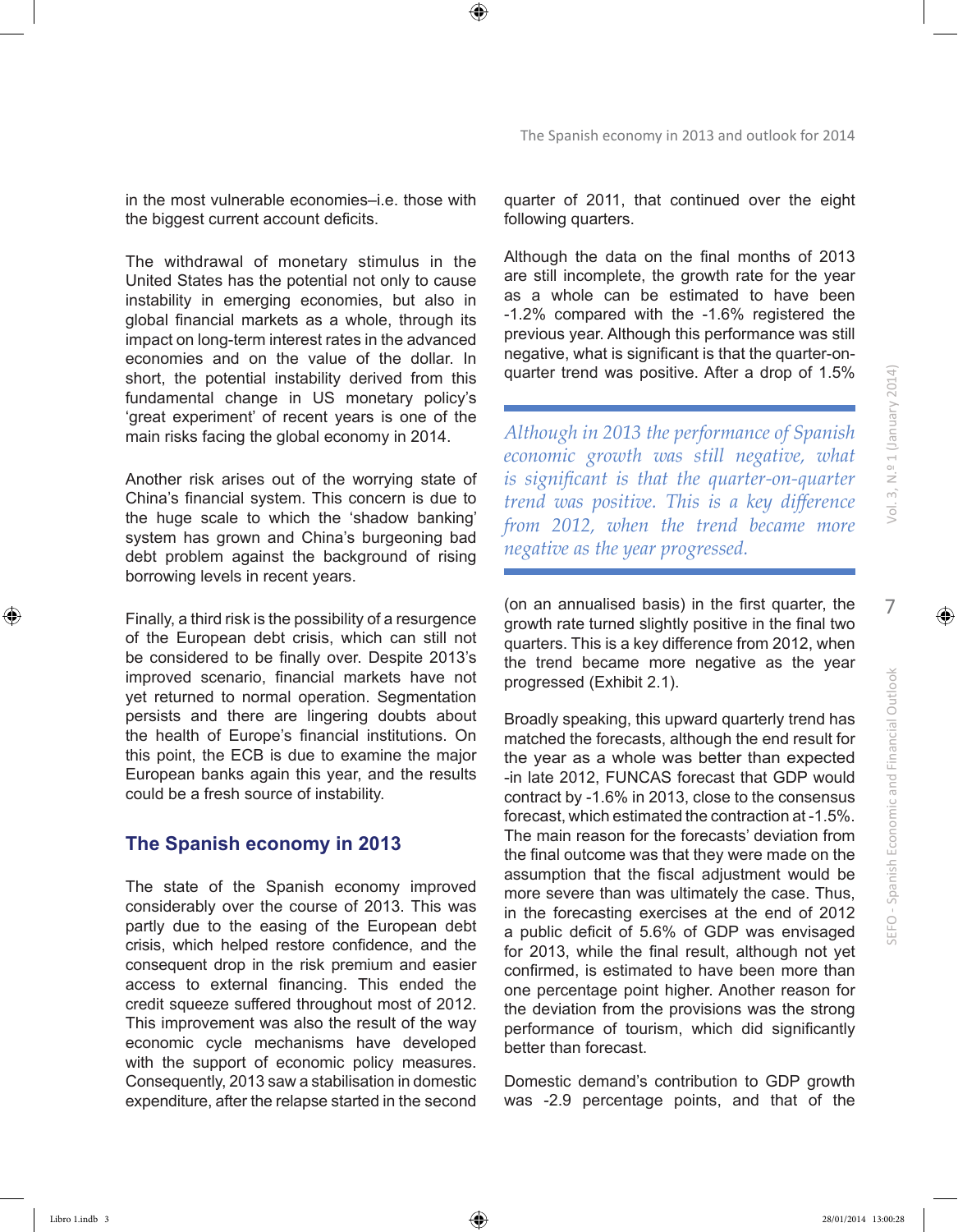

## Exhibit 2 **Spanish economy: GDP and components**

**2.1 - GDP** 



**2.3 - Consumption**

Annualised quarterly change in %



### **2.2 - GDP, national demand and external balance**

Annualised quarterly change in % and contribution in pp



*Source: INE (Quarterly National Accounts).*

**2.4 - Gross Fixed Capital Formation**  Annualised quarterly change in %



external sector, 1.7 percentage points (Exhibit 2.2). Here there is a significant deviation from the yearend 2012 forecasts, which anticipated a more negative contribution from domestic demand and a more positive contribution from the external sector.

This difference was due to domestic demand's performing better than expected, as a result of the rapid stabilisation of consumption, which slowed its decline in the second quarter and began to post positive growth in the third. It was also driven by the unexpected recovery in machinery and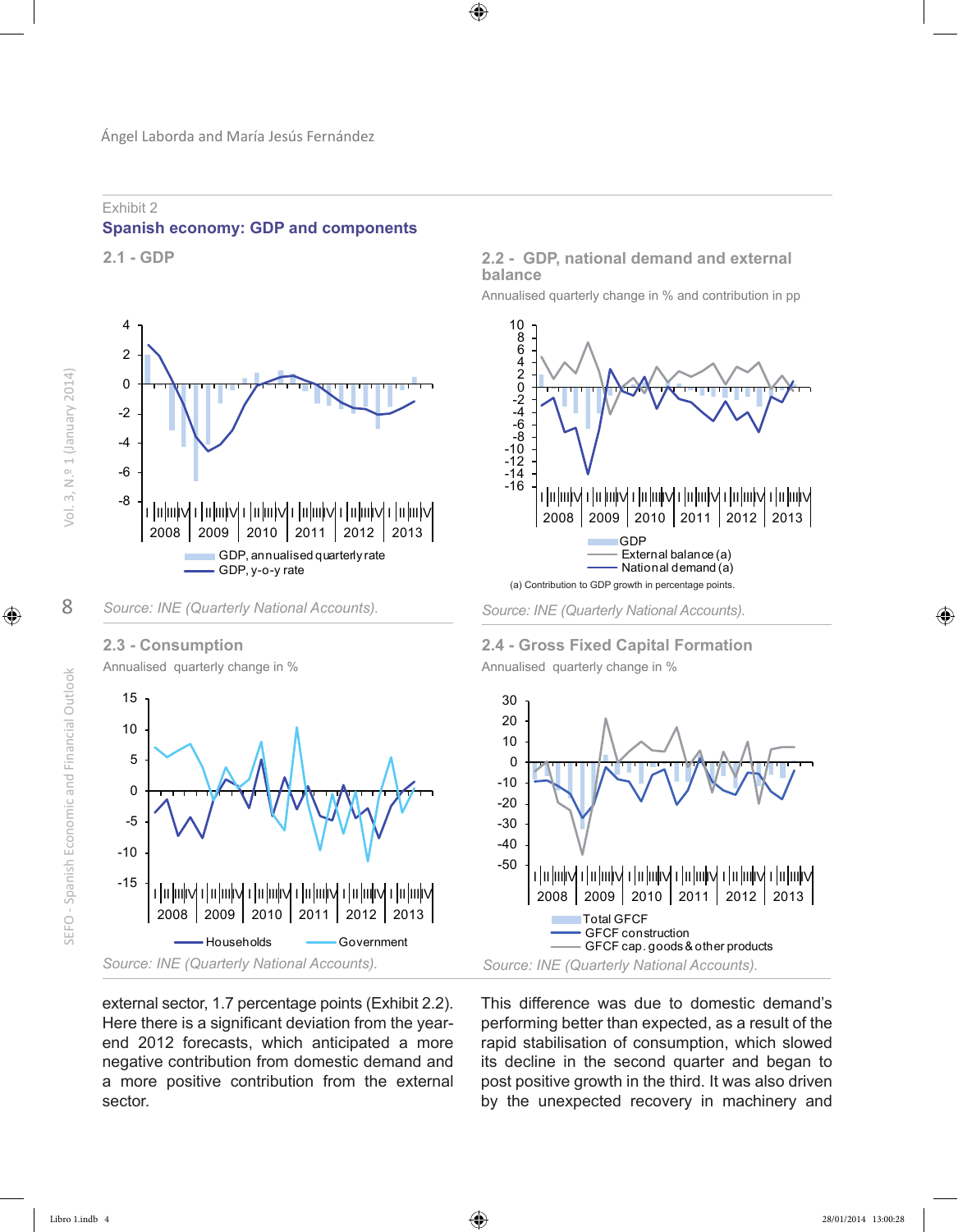equipment investments, which began to grow at the start of the year (Exhibits 2.3 and 2.4). The growth in public consumption was also significantly stronger than anticipated, particularly in nominal terms. However, this is not such a good result, as it indicates that efforts to cut the public deficit have ground to a halt. Nevertheless, the growth rates of all the foregoing variables were negative on a year-on-year basis.

Construction investment also stayed on a downward path throughout the year, and realestate activity continued to contract. According to Ministry of Development figures, home sales over the period up to the third quarter fell by 9.8% compared to the same period the previous year, although the national statistics institute (INE) figures for transfer of property ownership estimated the drop to October at 0.8%. Housing prices also continued to fall, although the INE statistics registered a slight rise in the third quarter.

The continuous decline in property demand has resulted in a significant stock of unsold properties. This stock has hardly shrunk in recent years, although there may be big regional differences, such that while some areas have a substantial

*The continuous decline in property demand has resulted in a significant stock of unsold properties. This stock has hardly shrunk in recent years, although there may be big regional differences, such that while some areas have a substantial excess stock of possibly unsellable housing, in others the imbalance may be close to being corrected.*

excess stock of possibly unsellable housing, in others the imbalance may be close to being corrected.

Exports grew faster than projected, although imports did too, driven by rising investments in capital goods, and the less negative developments in other demand components. The more rapid than expected growth in imports largely explains why the external sector's contribution to growth fell short of expectations.

In annual terms, export growth outpaced import growth in 2013. Exports grew at an estimated 5.3% while imports grew at an estimated 0.1%. However, the fact that the quarter-on-quarter or month-on-month figures reveal a trend for import growth to outpace export growth since the second quarter is a cause for concern. This trend creates doubts as to the sustainability of the external sector's gains when domestic demand begins to pick up (Exhibit 3.1).

Compared to 2012, gross value added (GVA) in all sectors fell in 2013. However, the trend in quarteron-quarter terms was positive both in industry and, particularly, in market services. In the case of the latter, the favourable trend in the trade, transport and hotel and catering sub-sector stands out, driven by the rise in foreign tourism - the inflow of tourists grew by 5.9% to November 2013 compared with the same period the preceding year, and tourist spending rose by 8.5%.

GDP's upward trajectory in 2013 was reflected in employment trends. According to National Accounts and Labour Force Survey (LFS) figures, job losses slowed as the year progressed, although data for the fourth quarter are not yet available. Indeed, the number of people registered with the social security system (based on figures for the whole year) began to grow in seasonally adjusted terms in September. In conjunction with the downward trend in the labour force, this has slowed the rise in the unemployment rate (Exhibits 4.1 and 4.2).

The services sector began to see a rise in social security registrations in May. This was partly due to the change in the trend in public-sector related employment–public administration, health, and education–but also a result of the strong performance of market services. Towards the end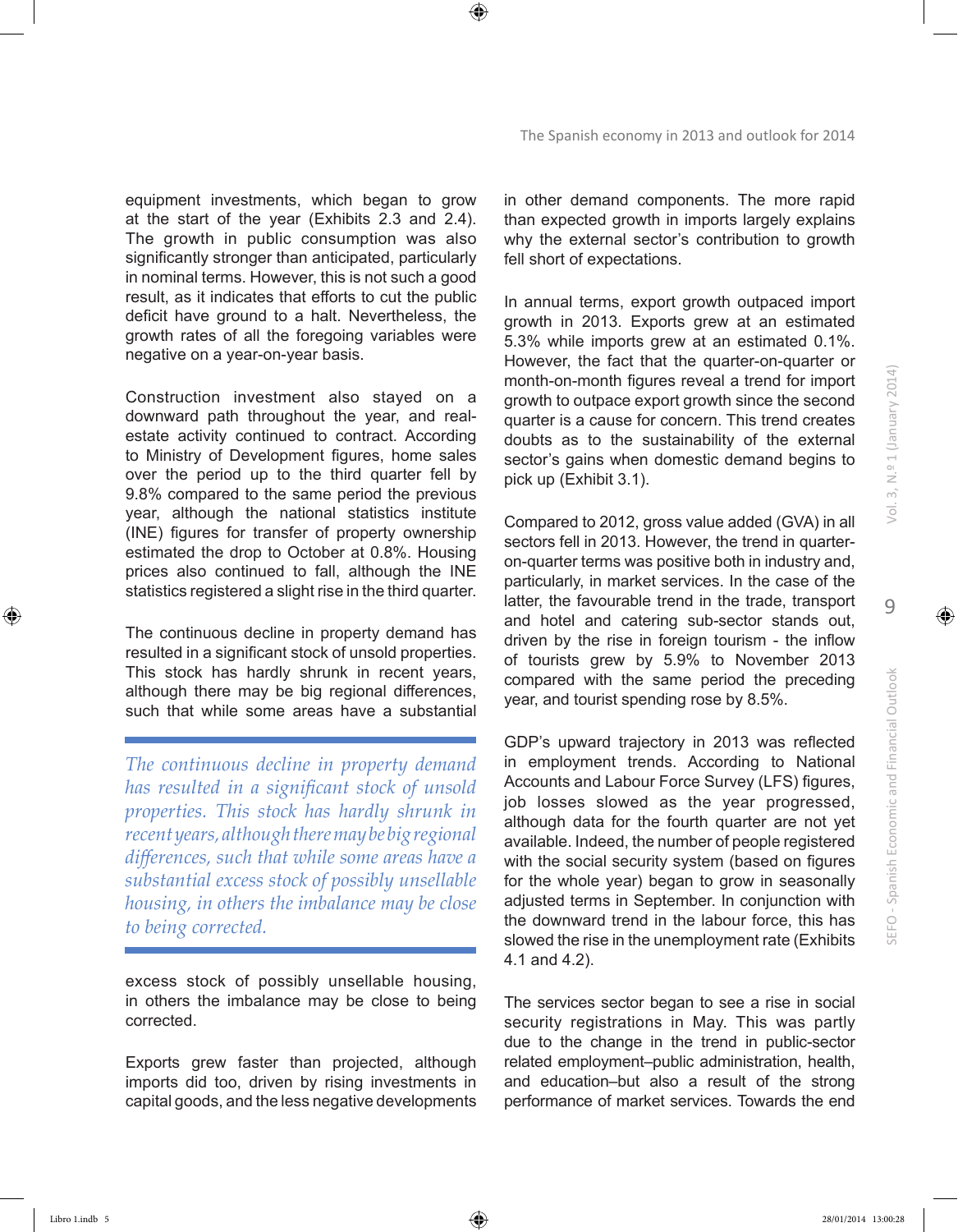Exhibit 3

### **External sector**

**3.1 - Exports/Imports at constant prices (Customs)**

Annualised moving quarterly change in %, smoothed series



## **3.2 - Balance of payments**

EUR billion, cumulative last 12 months



## Exhibit 4

## **Labour market**



**4.1 - Employment and unemployment (LFS)** Annualised quarterly change and percentage

of the year a slight month-on-month increase also began to be seen in employment in industry, and more surprisingly, in construction.

These findings need to be interpreted with caution, however, as apart from the usual error

## **4.2 - Social Security affiliates**





*What is clear from the data is that employment at least stabilised in the second half of the year, outperforming forecasts, which did not anticipate a stabilisation until the first half of 2014.*

10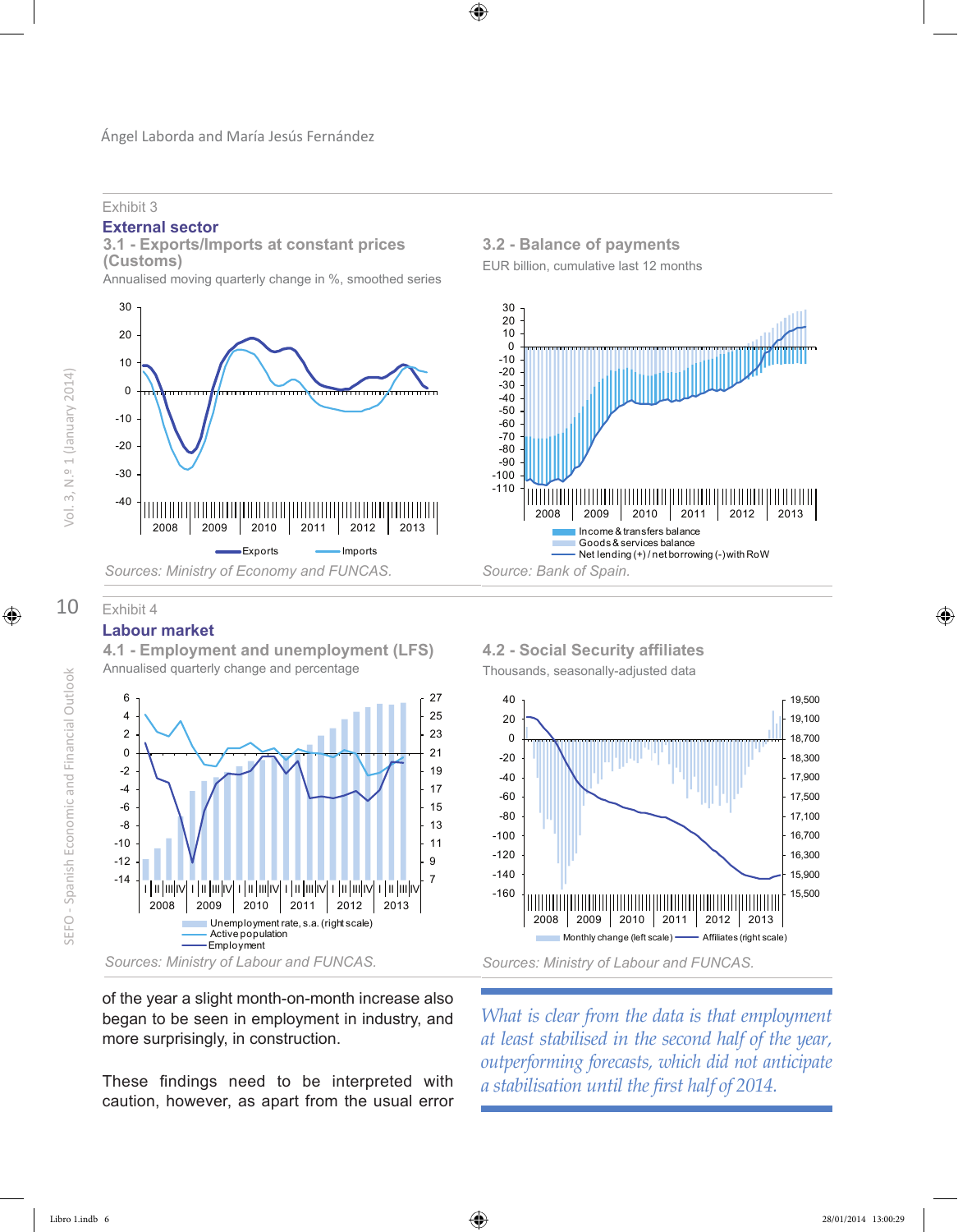margins in the seasonal adjustments, there is also the possibility that the seasonal pattern itself has undergone changes that might distort the figures. In any event, what is clear from the data is that employment at least stabilised in the second half of the year, outperforming forecasts, which did not anticipate a stabilisation until the first half of 2014.

According to the national accounts, compensation per employee rose by 0.5% in 2013. Given that productivity rose by approximately 2.2%, this implies a drop in unit labour costs (ULCs) of 1.7%. Since 2009, ULCs have fallen by 7% across the economy as a whole, and 15.7% in the industrial sector. This has enabled the Spanish economy to continue to regain cost competitiveness relative to the euro area. This process has progressed notably in the last few years: between 2009 and 2012 Spain's industrial sector regained 87% of the competitiveness in labour costs it had lost over the preceding decade (Exhibit 5.1).

Falling labour costs and weak demand explain why consumer price inflation has been moderate. Until June, levels remained relatively high, as a result of the step effect caused by various

### Exhibit 5

#### **Costs and prices**

**5.1 - Relative ULC Spain/Euro Area in manufacturing** Iindex 1998=100



measures–including the VAT increase–to contain the public deficit, introduced during the summer of the previous year. However, the cancelling out of these effects in later months, together with the drop in the price of certain unprocessed foodstuffs–particularly fruit, which had become significantly more expensive in the first half of the year due to bad weather–caused the inflation rate to drop to -0.1% in October, although it ended the year in positive terrain at 0.3% (Exhibit 5.2).

In the period up to October, the current account of the balance of payments posted a surplus of 4.2 billion euros, in contrast with the 15.3 billion euro deficit in the same period of 2012 or, even more so, with the 91.4 billion deficit in 2008. This positive result was due to the change in the sign of the goods and services trade balance, which has been positive and growing since mid 2012, and the reduction in the deficit in the income balance. The external imbalance has therefore been entirely corrected. This process is the main outward sign of the tough adjustment domestic demand has undergone since the start of the crisis (Exhibit 3.2).



**5.2 - Consumer Prices Index**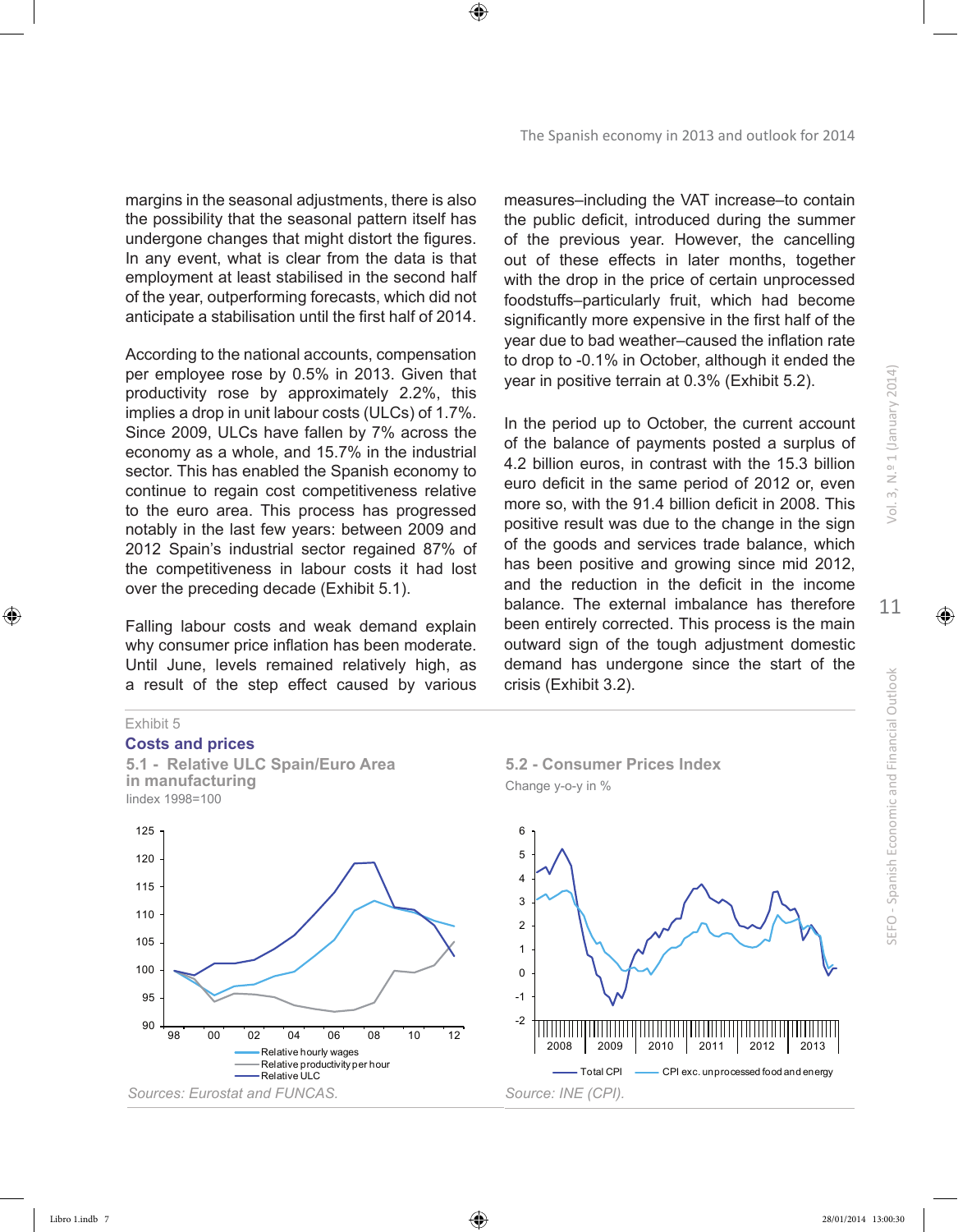The financial balance of payments also turned a corner in 2013. As a result of the tensions deriving from the sovereign-debt crisis, the financial account, excluding the Bank of Spain, registered a negative balance of 254 billion euros in the period to August 2012. As of September that year, following the ECB's announcement of OMT operations, the crisis began to abate. This paved the way for a drop in the risk premium and the return of financial flows into the Spanish economy. Between January and October 2013 these inflows amounted to 45 billion euros (Exhibits 6.1 and 6.2).

From the point of view of the savings-investment balance, the correction in the current account deficit was the result of the increase in the savings rate and, above all, the drop in the rate of investment in the economy as a whole. By sectors, according to the data available up to the third quarter of 2013, the increase in the savings rate came from the private sector, particularly non-financial corporations, while public savings declined.

In the period to November, the State registered a deficit of 40,606 million euros, equivalent to 3.96% of GDP. This is almost four tenths of a percentage

point more than in the same period the previous year and 0.16 percentage points over the target for 2013 as a whole. With data for the period up to October, the combined deficit of the central government, the social security system, and the autonomous regions–excluding losses on aid to financial institutions–came to almost 50 billion euros, or 4.87% of GDP. The target for 2013 for general government as a whole is 6.5%. However, it has to be taken into account that the seasonality of the last months of the year is highly negative, such that even though local government is expected to run a surplus of around 0.4% of GDP, it is highly likely that the target will be overshot. The final result could be close to the 6.8% registered in 2012, which would mean that almost no progress on fiscal consolidation was made in 2013. This deficit, plus the borrowing requirements deriving from substantial net financial operations, are likely to push up public debt by some ten percentage points of GDP, to 96%.

As a consequence of increased savings and reduced investment, households and non-financial corporations have generated a positive net lending position since the start of the crisis. In the case of the former, this net lending position, as a

### Exhibit 6

### **Financial indicators**

**6.1 - Government 10 years bonds rate** Percentage and basis points



**6.2 - Balance of payments** EUR billion, cumulative last 12 months

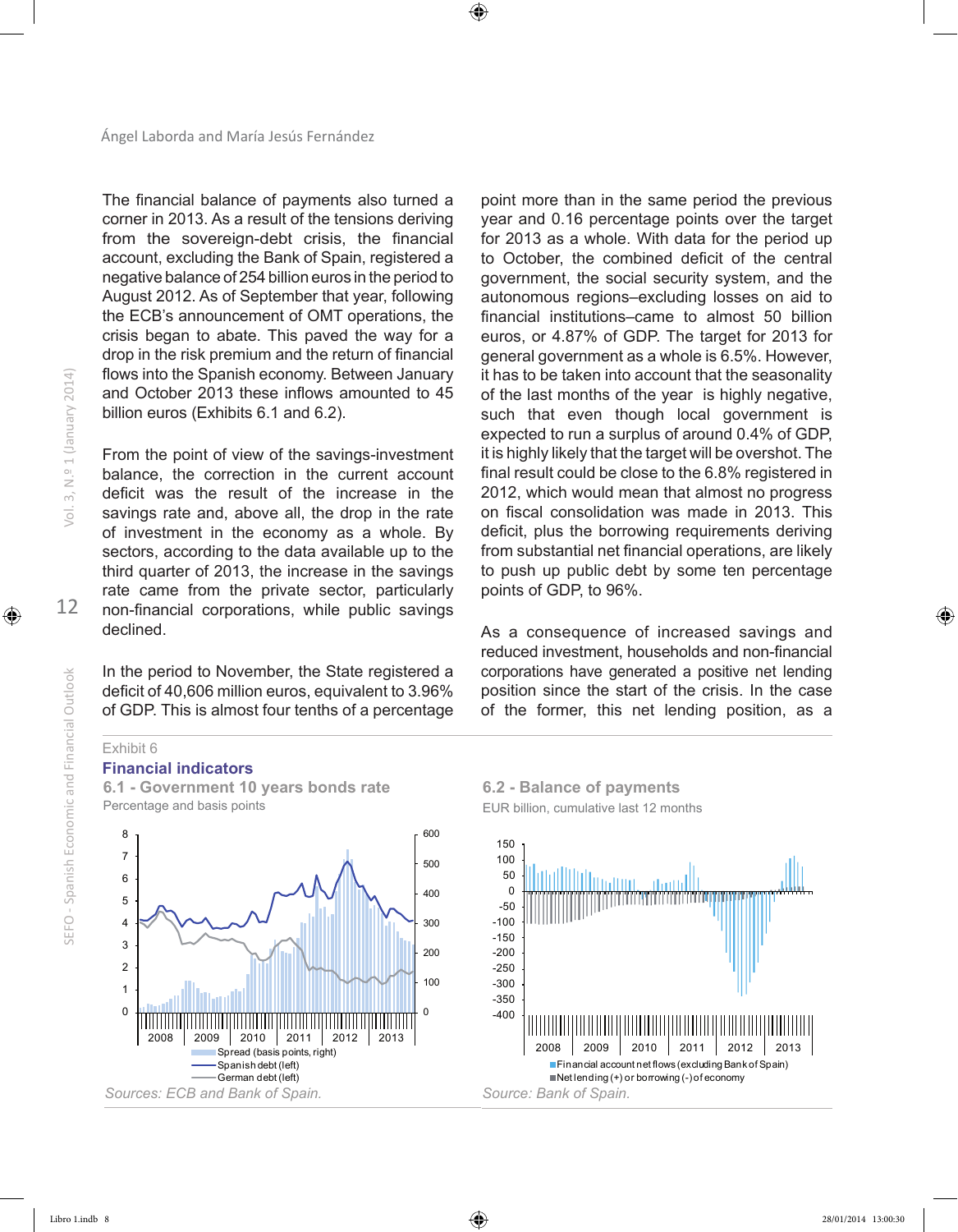percentage of GDP, peaked in the last quarter of 2009 –as a moving average of four quarters– and since then has been on downward trend, although it rose again in the first three quarters of 2013. The net lending position of non-financial corporations also followed an upward path until September.

This financial surplus on the part of households and businesses is necessary to correct the high level of private debt, which is one of the biggest imbalances that built up in the Spanish economy during the last growth phase. In the second quarter of 2013, household debt came to 79.9% of GDP, compared with a peak of 87.4% in mid-2010. Nonfinancial corporations' debt ratio stood at 128.3% of GDP, which is 16 points below the peak, which was also reached in mid 2010 (Exhibit 7.1). By contrast, public debt has risen relentlessly since the start of the crisis, climbing to 93.4% of GDP in the third quarter of 2013 (Exhibit 7.2), making this one of the Spanish economy's most worrying recent trends.

The recovery in cost competitiveness and reduction in private debt over the course of 2013 meant progress continued to be made on correcting some of the most significant imbalances that had built up in the economy. In the case of the adjustment of domestic demand, it is likely that the process has now come to an end, although barely any progress has been made on reducing the stock of unsold housing, and there is still a long way to go in terms of correcting the general government structural deficit.

Noteworthy progress has also been made in the process of cleaning up and reorganising financial institutions. In addition to bringing losses out into the open, increasing provisions and recapitalising banks over the last two years, there has also been a significant reduction in the loan-to-deposit ratio, which came to 1.4 in September, compared to a peak of 2.02 in 2007. Although partly driven by an increase in deposits, this has mainly been due to a reduction in lending, which has allowed institutions to deleverage. This has shown up in the sharp drop in recourse to Eurosystem financing, which had dropped by 35% year-onyear in December 2013.

As a result of this progress on cleaning up the financial system, the supply side limitations on credit growth are beginning to ease and financial

#### Exhibit 7

#### **Financial imbalances**



100 **7.2 - Government balance (exc. financial entities bail-out) and debt**  Percentage of GDP



**SEFO** - Spanish Economic and Financial Outlook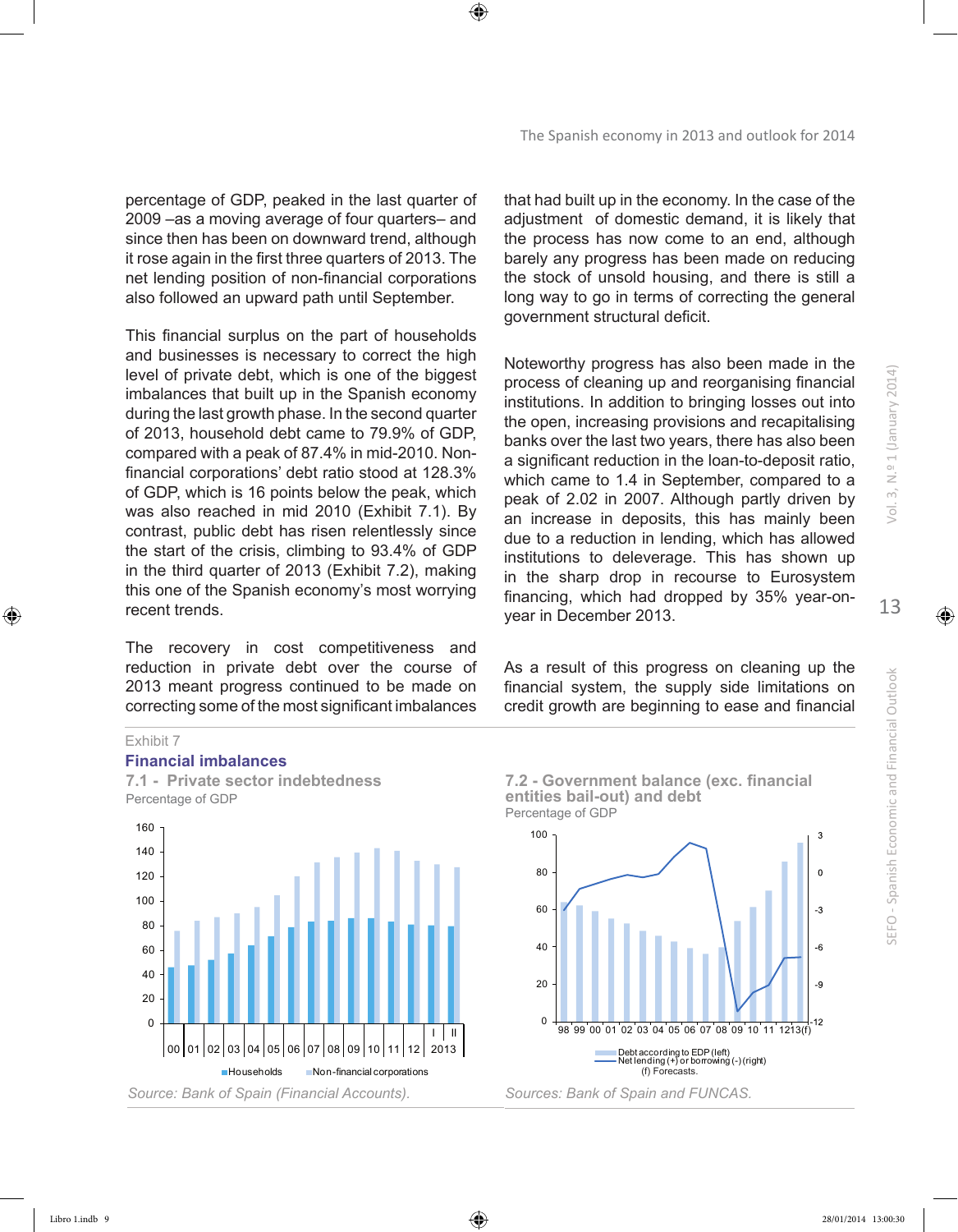institutions may soon be in a position where they are able to step up their lending. A first sign of this could be the timid growth in new credit to businesses that began to be seen in the third

*As a result of this progress on cleaning up the financial system, the supply side limitations on credit growth are beginning to ease and financial institutions may soon be in a position where they are able to step up their lending.*

quarter of 2013. However, it is still too early to say whether this represents a permanent trend change.

In any event, there are still significant demand side constraints on the capacity for credit growth, as the private sector as a whole still needs to reduce its debt further. Consequently only a moderate increase can be expected, limited to those sectors of the population and businesses that have scope for debt or viable projects.

## **Outlook for the Spanish economy in 2014**

The GDP growth forecast for 2014 is 1% (Table 1 and Exhibits 8.1 and 8.2). Domestic demand will continue to make a negative contribution, but less so than in 2013. Meanwhile, the external sector's contribution will be positive, but significantly smaller than last year.

The conditions are not yet right for a strong recovery in private consumption, although its deterioration has possibly bottomed out. Although job creation in 2014 will be moderate, households' gross disposable income will only rise slightly in real terms. Moderate growth is therefore expected for this component of demand - the forecast for the year as a whole being 0.7%. The progress of public consumption is more uncertain, however, as it depends on government decisions. This

forecast scenario has assumed it will drop at an annualised 1.3% (Exhibit 8.3).

Investment in equipment will recover slightly, with growth of 1.4% driven by the need to replace capital and ramp up production capacity in the export sector. Although the availability of credit will improve, it will remain limited. The main source of business finance will continue to be companies' own funds.

The property market may stabilise over the course of the year in terms of both sales and prices. This will make it possible to speed up the process of absorbing the excess stock of unsold housing. Nevertheless, this stock will remain considerable, such that investment in residential construction will continue to contract, although at a slower pace. However, it is possible that in regions where the surplus was smaller the process of absorbing the excess is more advanced. Consequently, residential investment could be close to bottoming out in some areas.

Exports will continue to grow at a similar rate to 2013, while imports will rise by 2% driven by stronger consumption, and investment in equipment, in particular. This will reduce the external sector's contribution to growth.

The cutbacks businesses have made to their workforce since the start of the crisis, and the greater labour market flexibility ushered in by the successive reforms, will allow jobs to be created even with moderate GDP growth. Employment is expected to grow, in national accounts terms, in the first quarter of 2014, although only modestly. Nevertheless, the annual growth rate will be negligible. The annual average unemployment rate will drop by around one percentage point, to 25.4% (Exhibit 8.4), as the labour supply will continue to contract, primarily as a result of emigration.

Although productivity will rise much more slowly than in recent years, unit labour costs will continue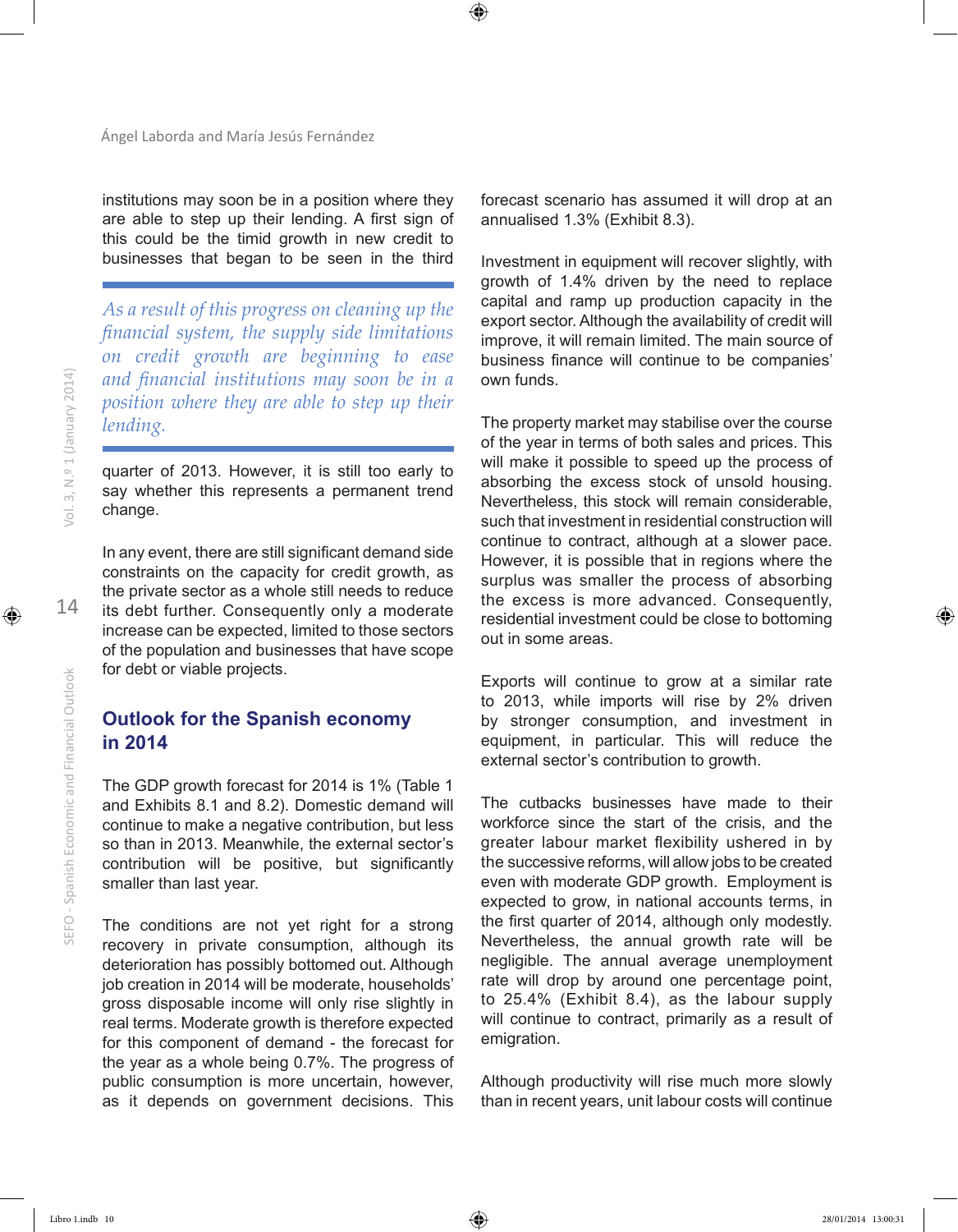### Exhibit 8

**Economic forecasts for Spain, 2013-2014 Change y-o-y in %, unless otherwise indicated** 8.1 - GDP 8.2 - GDP, national demand and external balance







*Sources: INE (Quarterly National Accounts) and FUNCAS (forecasts).*



**8.5 - Inflation 8.6 - Saving, investment and c/a balance (% GDP, 4MA)** 

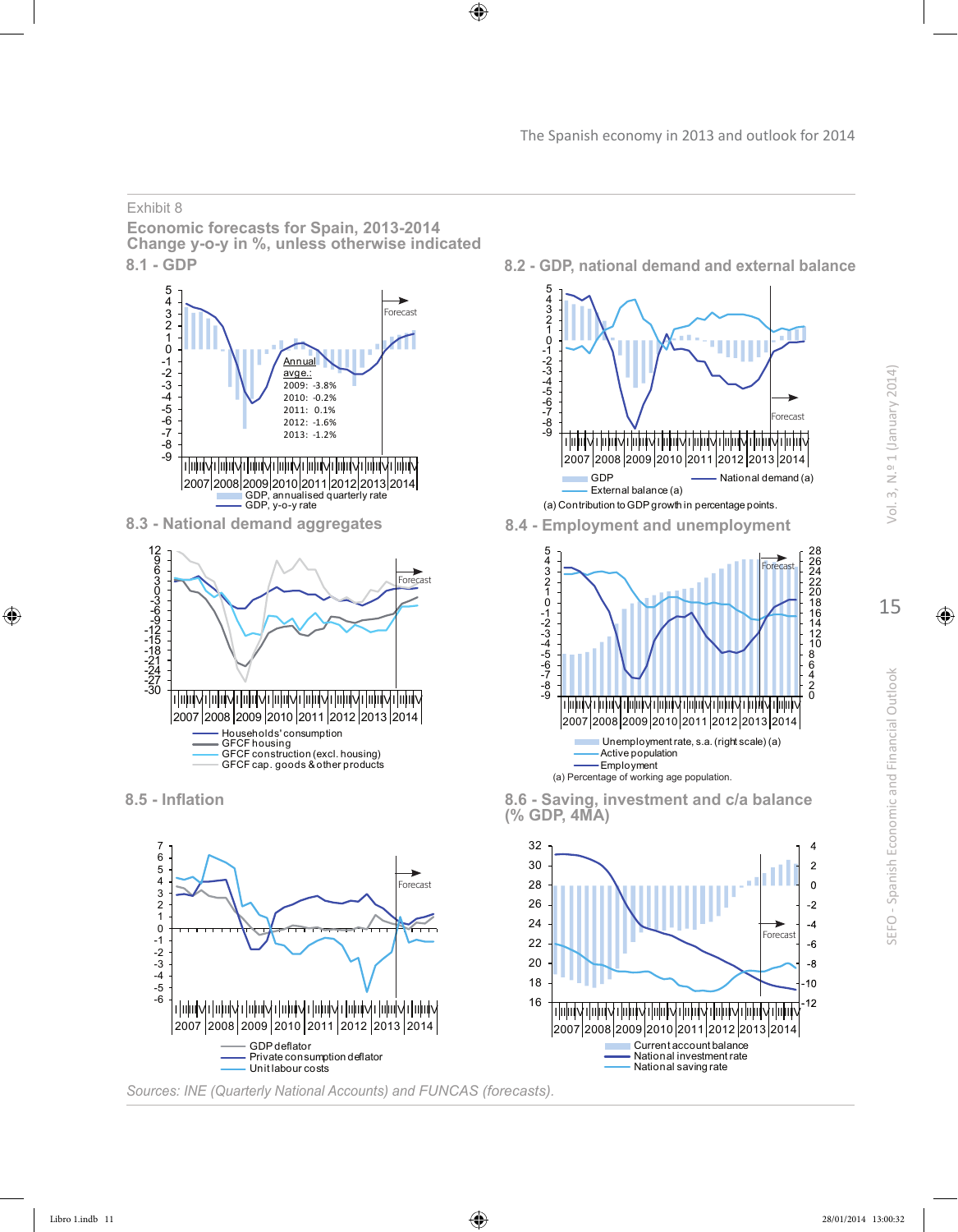### Table 1

### **Economic forecasts for Spain, 2013-2014**

**Annual rates of change in %, unless otherwise indicated**

|                                                                          | Actual data              |         |         | <b>FUNCAS</b><br>forecasts |         | Change<br>in forecasts<br>(a) |                |
|--------------------------------------------------------------------------|--------------------------|---------|---------|----------------------------|---------|-------------------------------|----------------|
|                                                                          | Average<br>1996-2007     | 2011    | 2012    | 2013                       | 2014    | 2013                          | 2014           |
| 1. GDP and aggregates, constant prices                                   |                          |         |         |                            |         |                               |                |
| <b>GDP</b>                                                               | 3.7                      | 0.1     | $-1.6$  | $-1.2$                     | 1.0     | 0.0                           | 0.0            |
| Final consumption households and NPISHs                                  | 3.8                      | $-1.2$  | $-2.8$  | $-2.5$                     | 0.7     | 0.1                           | 0.4            |
| Final consumption general government                                     | 4.3                      | $-0.5$  | $-4.8$  | $-1.2$                     | $-1.3$  | 0.9                           | 0.3            |
| Gross fixed capital formation                                            | 6.2                      | $-5.4$  | $-7.0$  | $-6.3$                     | $-2.2$  | $-0.1$                        | $-0.1$         |
| Construction                                                             | 5.6                      | $-10.8$ | $-9.7$  | $-10.3$                    | $-4.9$  | 0.0                           | $-0.1$         |
| Residential construction                                                 | 7.3                      | $-12.5$ | $-8.7$  | $-8.4$                     | $-4.0$  | 0.0                           | 0.0            |
| Non-residential construction                                             | 4.2                      | $-9.2$  | $-10.6$ | $-11.8$                    | $-5.6$  | 0.0                           | $-0.1$         |
| Capital goods and other products                                         | 7.4                      | 5.8     | $-2.6$  | $-0.3$                     | 1.4     | $-0.2$                        | 0.0            |
| Exports goods and services                                               | 6.7                      | 7.6     | 2.1     | 5.3                        | 5.4     | $-0.3$                        | $-0.6$         |
| Imports goods and services                                               | 9.3                      | $-0.1$  | $-5.7$  | 0.1                        | 2.0     | 0.3                           | 0.1            |
| National demand (b)                                                      | 4.5                      | $-2.1$  | $-4.1$  | $-2.9$                     | $-0.3$  | 0.2                           | 0.2            |
| External balance (b)                                                     | $-0.8$                   | 2.1     | 2.5     | 1.7                        | 1.2     | $-0.2$                        | $-0.3$         |
| GDP, current prices: - € billion                                         | $\overline{\phantom{a}}$ | 1,046.3 | 1.029.0 | 1.023.2                    | 1.038.3 | $\overline{\phantom{0}}$      | $\overline{a}$ |
| - % change                                                               | 7.4                      | 0.1     | $-1.7$  | $-0.6$                     | 1.5     | $-0.2$                        | $-0.4$         |
| 2. Inflation, employment and unemployment                                |                          |         |         |                            |         |                               |                |
| GDP deflator                                                             | 3.6                      | 0.0     | 0.0     | 0.7                        | 0.5     | $-0.1$                        | $-0.4$         |
| Household consumption deflator                                           | 3.1                      | 2.5     | 2.5     | 1.4                        | 0.9     | $-0.1$                        | $-0.5$         |
| Total employment (National Accounts, FTEJ)                               | 3.3                      | $-2.2$  | $-4.8$  | $-3.4$                     | 0.0     | 0.0                           | 0.4            |
| Productivity (FTEJ)                                                      | 0.4                      | 2.3     | 3.3     | 2.2                        | 1.0     | 0.0                           | $-0.4$         |
| Wages                                                                    | 7.2                      | $-0.7$  | $-5.6$  | $-3.7$                     | $-0.3$  | 0.2                           | 0.7            |
| Gross operating surplus                                                  | 7.3                      | 1.9     | 1.6     | 1.8                        | 3.4     | $-0.6$                        | $-1.6$         |
| Wages per worker (FTEJ)                                                  | 3.2                      | 1.3     | 0.2     | 0.5                        | $-0.1$  | 0.0                           | 0.1            |
| Unit labour costs                                                        | 2.8                      | $-1.0$  | $-3.0$  | $-1.7$                     | $-1.1$  | 0.0                           | 0.5            |
| Unemployment rate (LFS)                                                  | 12.2                     | 21.6    | 25.0    | 26.4                       | 25.4    | 0.0                           | $-0.4$         |
| 3. Financial balances (% of GDP)                                         |                          |         |         |                            |         |                               |                |
| National saving rate                                                     | 22.2                     | 17.3    | 18.5    | 19.1                       | 19.5    | $-0.8$                        | $-0.7$         |
| - of which, private saving                                               | 18.9                     | 22.6    | 23.1    | 24.0                       | 23.8    | $-0.7$                        | $-0.5$         |
| National investment rate                                                 | 26.6                     | 21.2    | 19.8    | 18.0                       | 17.3    | $-0.1$                        | 0.1            |
| - of which, private investment                                           | 23.1                     | 18.3    | 18.0    | 16.7                       | 16.2    | $-0.1$                        | 0.0            |
| <b>Current account balance with RoW</b>                                  | $-4.4$                   | $-4.0$  | $-1.2$  | 1.1                        | 2.2     | $-0.7$                        | -0.7           |
| Nation's net lending (+) / net borrowing (-)                             | $-3.4$                   | $-3.5$  | $-0.6$  | 1.8                        | 2.8     | $-0.7$                        | $-0.7$         |
| - Private sector                                                         | $-2.6$                   | 6.1     | 10.1    | 9.1                        | 8.8     | $-0.5$                        | $-0.7$         |
| - Public sector (general government deficit)                             | $-0.9$                   | $-9.6$  | $-10.6$ | $-7.3$                     | $-6.0$  | $-0.2$                        | 0.0            |
| - General gov. deficit exc. financial instit. bailouts                   | --                       | $-9.1$  | $-6.8$  | $-6.8$                     | $-6.0$  | 0.0                           | 0.0            |
| Gross public debt                                                        | 53.5                     | 70.4    | 85.9    | 95.9                       | 101.2   | 0.4                           | 0.7            |
| 4. Other variables                                                       |                          |         |         |                            |         |                               |                |
| Household saving rate (% of GDI)                                         | 12.0                     | 12.6    | 10.4    | 10.6                       | 10.6    | $-0.3$                        | $-0.2$         |
| Household gross debt (% of GDI)                                          | 82.5                     | 124.5   | 122.6   | 117.8                      | 112.4   | 0.2                           | 0.2            |
| Non-financial coporates gross debt (% of GDP)                            | 82.1                     | 141.3   | 133.5   | 125.3                      | 118.4   | $-1.1$                        | $-4.3$         |
| Spanish external gross debt (% of GDP)                                   | 92.5                     | 166.7   | 167.8   | 162.9                      | 156.5   | $-1.8$                        | $-1.5$         |
| 12-month EURIBOR (annual %)                                              | 3.7                      | 2.0     | 1.1     | 0.5                        | 0.6     | 0.0                           | $-0.1$         |
| 10-year government bond yield (annual %)                                 | 5.0                      | 5.4     | 5.9     | 4.6                        | 4.1     | 0.0                           | 0.0            |
| (a) Change between present and previous forecasts, in percentage points. |                          |         |         |                            |         |                               |                |

(b) Contribution to GDP growth, in percentage points.

*Sources: 1996-2012: INE and Bank of Spain; Forecasts 2013-14: FUNCAS.*